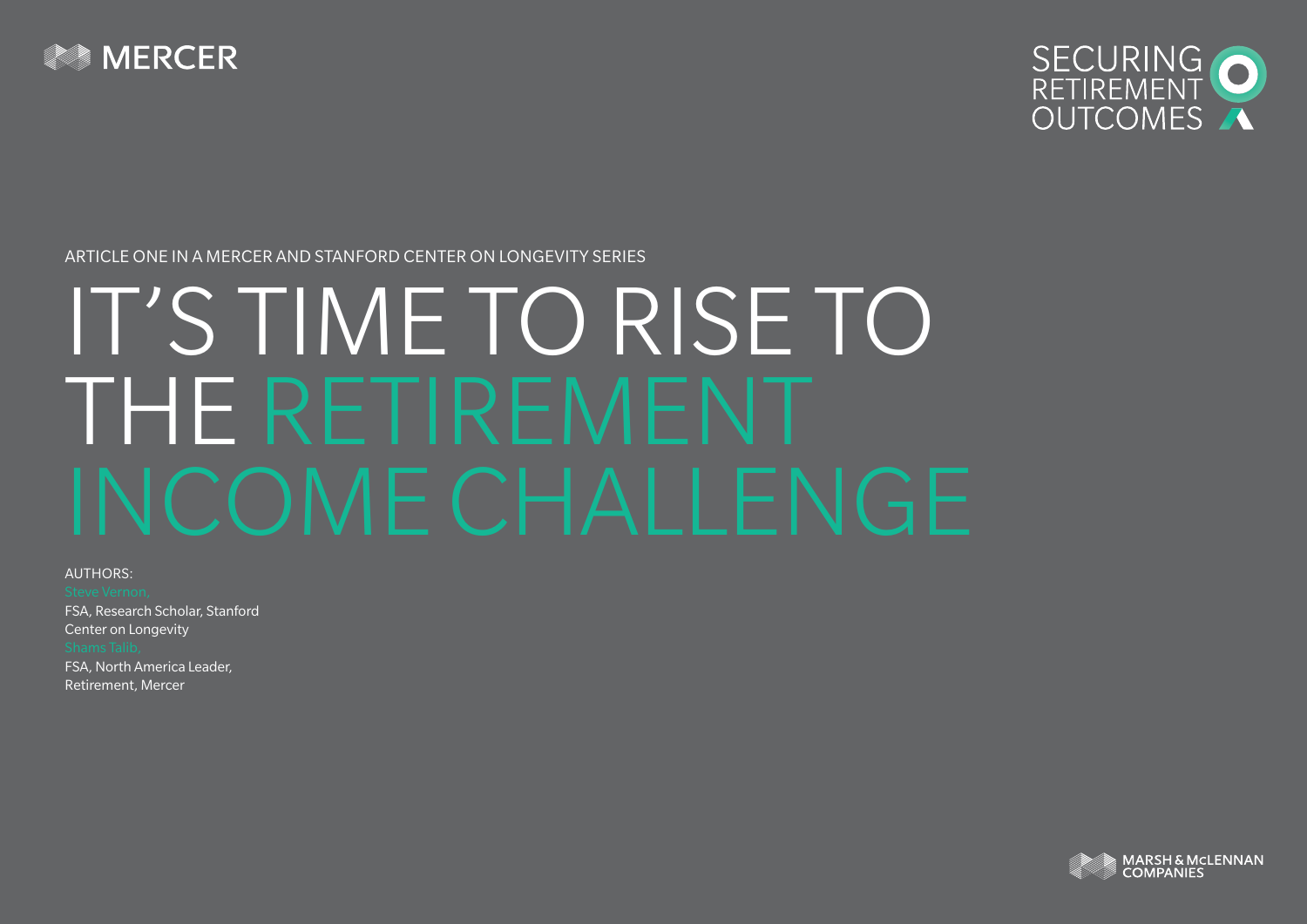The retirement world today looks a lot different from that of our parents. In the era when defined benefit (DB) plans dominated, many employees could look forward to a steady retirement income in the form of a pension. Their employers took care of everything. However, since the mid-eighties, the prevalence of DB plans has fallen by 70%.<sup>1</sup> Now we look to the 401(k) plan as the primary retirement vehicle — but this was conceived as a simple, supplemental savings plan. These defined contribution (DC) plans place significant responsibility and challenges on employees and retirees, as they were not designed with the goal of transforming savings into adequate lifetime retirement income.

The simple DB past has been replaced by a kaleidoscope of complex options that are leaving employees confused and ill-prepared. Mercer clients and their employees are starting to recognize the consequences of this seismic shift in retirement provision. We are witnessing many older employees delaying their retirement. This is causing significant challenges with workforce renewals as well as with unexpected costs in the form of the additional incentives needed to bridge the gap in retirement income. At a social level, the increasing numbers of Americans who cannot retire gracefully is a growing concern.

We believe it is time to rise to the retirement income challenge. For most plan sponsors, this represents a change from current practice. According to one study, 91% of plan sponsors view DC plans as savings plans, while only 9% see them as vehicles for providing retirement income.<sup>2</sup> However, emerging retirement products and innovative approaches present excellent opportunities for employers to do their part in delivering an adequate and sustainable retirement income to their employees. The commercial and social reasons for doing so are compelling.

In this first article in the Mercer-Stanford series, we take a close look at the complex choices facing employees and employers in generating sufficient retirement income.

WHFN OUR **PARFNTS** RFTIRFD THEY GOT A pension. Today, you get a lump sum …

2MetLife. Retirement Income Practices Study: Perspectives of Plan Sponsors and Recordkeepers for Qualified Plans, 2012.

<sup>1</sup> Pension Benefit Guarantee Corporation. "PBGC-insured Plans (1980–2011) Single-employer Program" (Insured Plans with 25 Participants or More), 2011, available at http://www.pbgc.gov/, accessed October 4, 2013.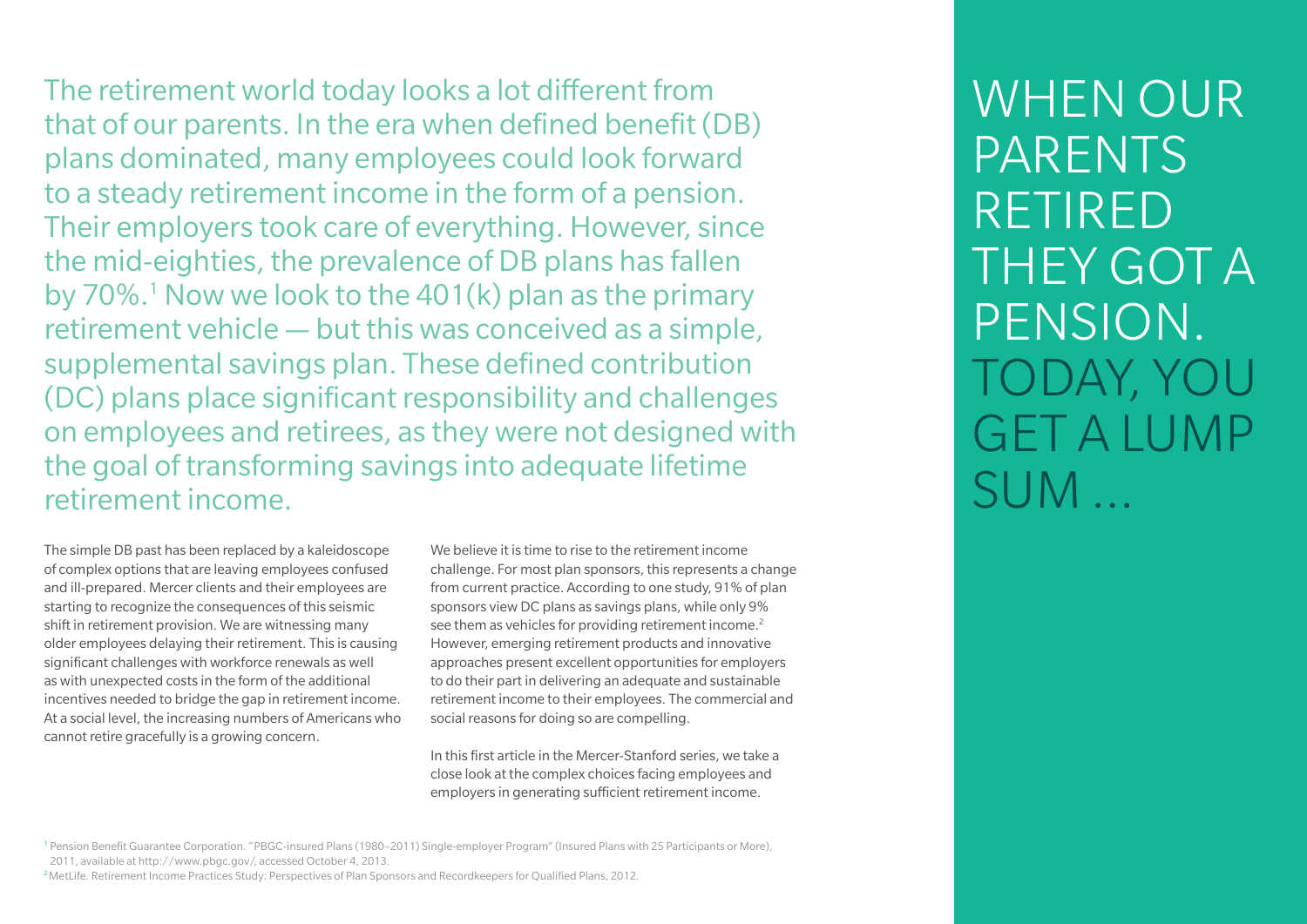## Retiring employees face numerous risks:



possibly due to cognitive decline.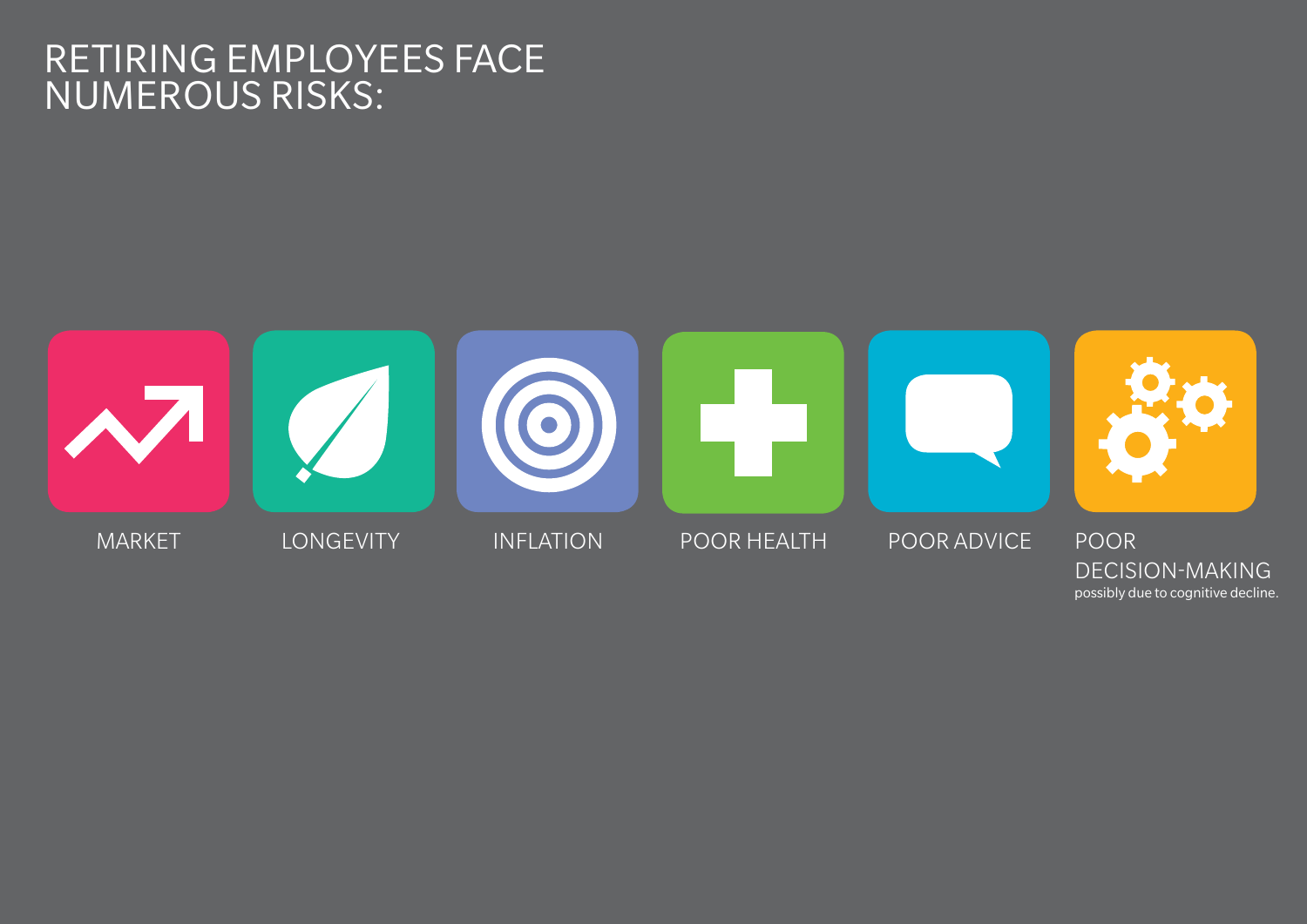## UNDERSTANDING YOUR EMPLOYEES' NEEDS

Employees face a number of daunting challenges and planning tasks.

### Savings have to go a very long way:

Given improvements in life expectancy, the money that employees set aside for retirement may need to last a long time — potentially 20 years or more. Indeed, for a married couple retiring at age 65, there's a 25% chance that one will still be alive 30 years later. If this eventuality is not recognized and planned for, then retirement funds will run out. One study found that drawdown rates as high as 8% are common among recent retirees<sup>3</sup> — many experts would argue for less than 4%. When planning for the long term, taking account of Social Security benefits, leveraging other assets to enhance retirement security, and the option of phased retirement are just some of the important considerations that are often missed.

#### Savings have to survive market volatility:

Market volatility complicates the challenge of managing savings. Since 1987, there have been four major market meltdowns. With retirements potentially lasting 20 years or more, retirees have to expect and plan for more meltdowns in their future.

#### Savings levels are too low:

Many employees don't know how to calculate the amount of savings needed to generate lifetime retirement income; they often guess and usually the guess is too low. As a result, many people retire sooner than is financially prudent. Furthermore, there are competing demands for these savings, such as health care provision, that need to be accounted for.

ONE STUDY FOUND THAT drawdown rates as high as 8% are COMMON among **AMONG RECENT** retirees. 3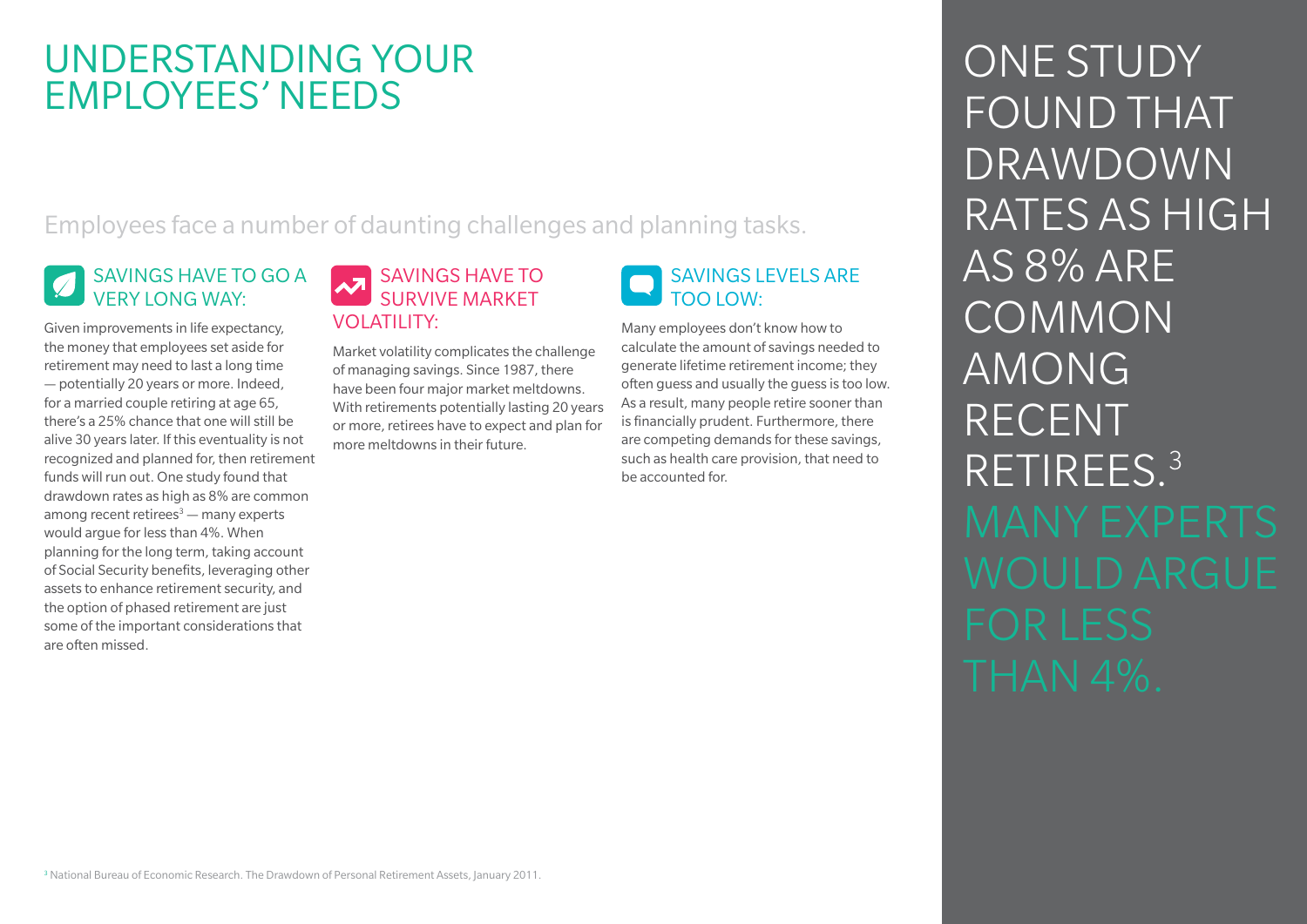## UNDERSTANDING THE RATIONALE FOR EMPLOYER ENGAGEMENT

There are many reasons an employer may want to take advantage of the trust their employees place in them when it comes to the challenge of generating an adequate retirement income.

• As discussed in Mercer's "Securing [Retirement Outcomes for the](http://info.mercer.com/securing-retirement-outcomes-for-employees.html) 

[Employee"](http://info.mercer.com/securing-retirement-outcomes-for-employees.html) point-of-view article, employers are uniquely positioned to bring clarity to complexity. A crisp, easy-to-implement set of retirement income principles will help minimize the confusion that employees experience in planning for retirement. Employers taking this step stand to differentiate themselves and reap a material employee-engagement dividend.

• The workforce renewal and management issues caused by inadequate retirement readiness are both real and current for many employers. Forward-thinking employers have an opportunity to sidestep these complex legal, human, and cost issues by partnering with their employees in "taking on" the retirement income challenge.

- • Employer costs associated with retirement plans are material. Conventional wisdom dictates that those costs should be channeled to do what they were intended to do — that is, improve retirement security.
- Retaining assets in the plan in the retirement phase instead of encouraging lump-sum distributions at retirement can help drive down per-capita administrative costs.
- • Institutional buying power can make a real difference to a retiree's paycheck. Watch out for the next article in the series, in which we will discuss this topic.

Some employers may find the prospect of rising to the retirement income challenge daunting. We see it differently. In our view, it is not a question of building new capabilities from scratch, but rather leveraging existing infrastructure in new ways. Part of the challenge relates to changing employee saving behaviors. In subsequent articles, we will present some new ideas on how to engage your workforce.

**SOME EMPLOYERS** may find the **PROSPECT** OF RISING TO THE **RETIREMENT INCOME** CHALLENGE DAUNTING.<br>WE SEE IT differently.